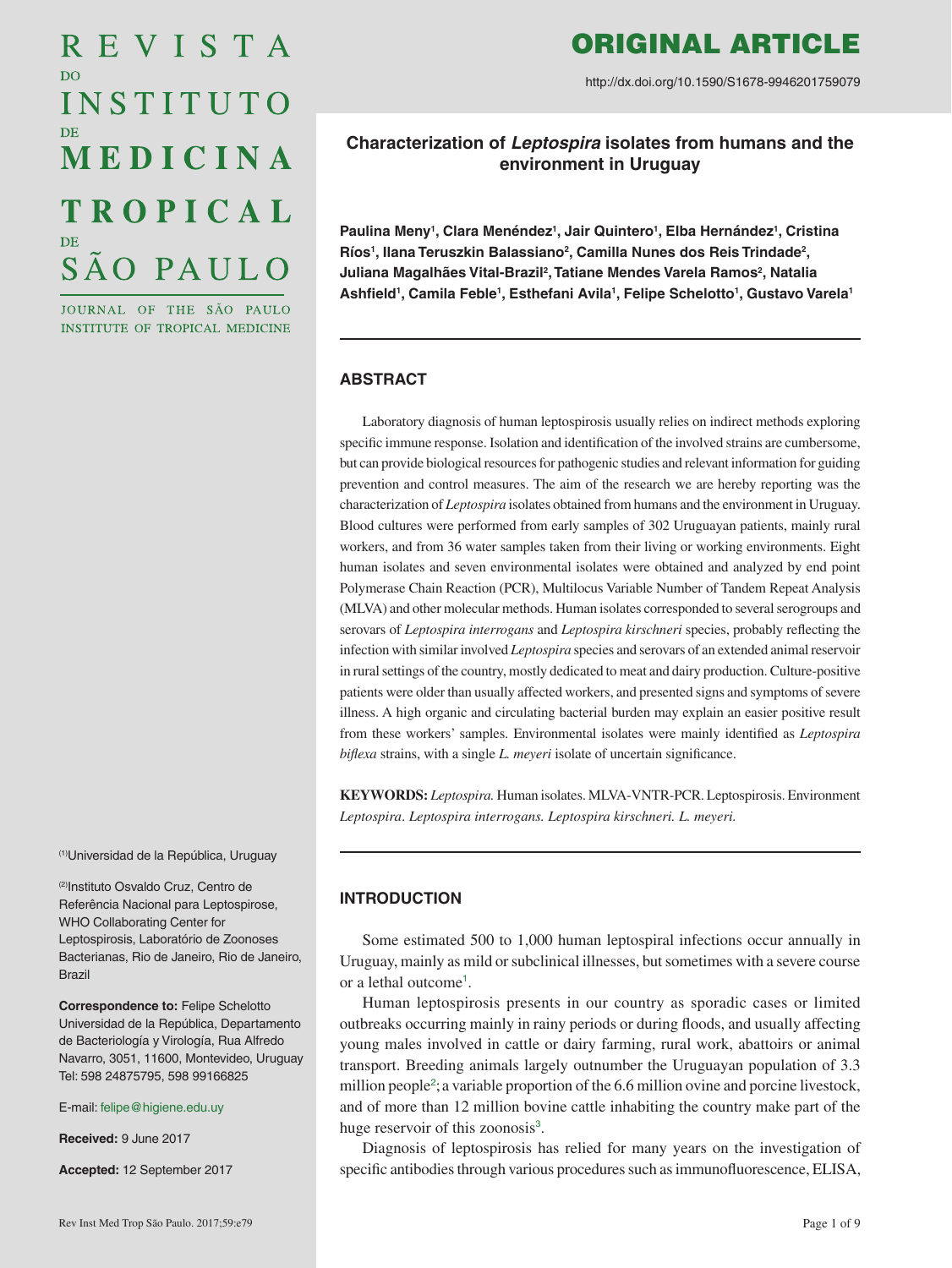immune-chromatographic methods for early detection of IgM and IgG, or Micro Agglutination Technique (MAT) as the reference indirect test revealing immune response to *Leptospira* in serum samples<sup>[4](#page-7-0),[5](#page-7-0)</sup>.

<span id="page-1-0"></span>MAT applied to serum samples of infected patients explores the antibody reactivity to several strains, using bacterial antigens, usually yielding positive results, but even higher titers do not reliably point out to the actual infecting species or serovar. This information can only be obtained through culture and identification of isolates.

*Leptospira* do not readily develop in usual microbiological media and are easily overgrown by contaminating bacteria or fungi. Nevertheless, they can be cleanly recovered from blood cultures, but only during the first days of illness. Urine cultures can possibly be performed for some further weeks because bacteria are eliminated in this fluid for longer periods; nevertheless, isolation from this source is not easy due to difficulties for obtaining and transporting samples without contamination, and because of the short survival of *Leptospira* in acid urine samples.

Anyway, isolation of *Leptospira* from human infections, although cumbersome and difficult<sup>[6](#page-7-0)</sup>, must be attempted for epidemiological reasons, aiming to identifying involved species and serovars, comparing isolates with those obtained from animal reservoir to study infection sources and routes, and to select important strains for animal and human vaccine development.

PCR assays, and qPCR, since 2000, have also been applied as useful diagnostic tools, but their performance is satisfactory on blood samples only during the initial days of illness, when blood cultures are potentially positive<sup>[7](#page-7-0)-[9](#page-7-0)</sup>.

<span id="page-1-3"></span>Molecular identification methods such as Multilocus Variable number tandem-repeat Analysis, (MLVA), Multilocus Sequence typing (MLST), Pulsed-Field Gel Electrophoresis (PFGE), and partial or whole-genome sequencing (P-WGS) are increasingly employed for further characterization of isolates. When combined with serotyping, they enable to define species, serovars and strain variants, providing information of great value for epidemiological, pathogenic and preventive studies of *Leptospira* infections<sup>[10](#page-7-0),[11](#page-7-0)</sup>.

<span id="page-1-5"></span>No previous work has been carried out in our country regarding the characterization of human and environmental *Leptospira* isolates. As part of our program of individual diagnosis and epidemiological study of leptospirosis in Uruguay, we decided to regularly perform blood cultures from presumptively infected persons that are routinely examined by MAT. Urine, organs or blood cultures from animal reservoir, and environmental cultures from water collections or resources in sites where human or animal infections have been reported were also included.

<span id="page-1-1"></span>The aim of the research that we are hereby reporting was the recovery and molecular identification of isolates from human and environmental origin, as performed in our laboratories (Bacteriology and Virology Department, Hygiene Institute, *Universidad de la República*, Uruguay) with co-workers from the Instituto Oswaldo Cruz, Rio de Janeiro, Brazil.

#### **MATERIAL AND METHODS**

#### Sample collection and culture conditions

This study was performed from January 2010 to December 2016. In this period, serum antibodies from 4,200 patients and blood cultures from 302 of them were studied. Samples were obtained and sent by Health workers for diagnosis of human patients with suspected leptospirosis, mainly living in rural areas. Thirty six samples were additionaly obtained and cultured by our workgroup from urban water collections close to human slum houses, or from water collections found in cattle raising and dairy farms where positive human cases had been confirmed, and which harboured at risk population groups holding extended contact with the animal reservoir.

<span id="page-1-2"></span>Blood cultures were seeded from blood collected in EDTA tubes which were usually accompanied by the first serum sample of the same patient and by a record form providing relevant clinical and epidemiological information (personal data, onset date of symptoms and of blood extraction, type of patient's work and others).

<span id="page-1-4"></span>When blood had been extracted no more than ten days after the illness onset, it was inoculated into two culture media: Ellinghausen-McCullough-Johnson-Harris EMJH broth (Difco-BD®) and Fletcher semisolid medium (Difco-BD®) supplemented with membrane-filtered inactivated rabbit serum. Two drops (50-100 uL) of blood were included into five mL of media prepared in screw-capped tubes.

Water samples were collected in sterile plastic containers, slowly filtered through 0.22-uM pore membranes and inoculated (0.5 mL) into the same both media and tubes.

<span id="page-1-6"></span>Culture tubes were placed in 28 °C incubators, and examined periodically under dark field microscopy, with 600x (40x15) magnification, in a Nikon Eclipse Ci- $L^{\circledcirc}$ equipment. The first observation was performed one or two weeks after inoculation, and then weekly until six to eight months' incubation<sup>[5](#page-7-0),[12](#page-7-0)</sup>.

<span id="page-1-7"></span>Visually suspected positive cultures were subcultured in the above-mentioned media, and if a mixed flora was found or presumed, membrane filtration or inoculation into EMJH with 200  $\mu$ g/mL 5-Fluorouracil (or both) were performed for selecting *Leptospira*.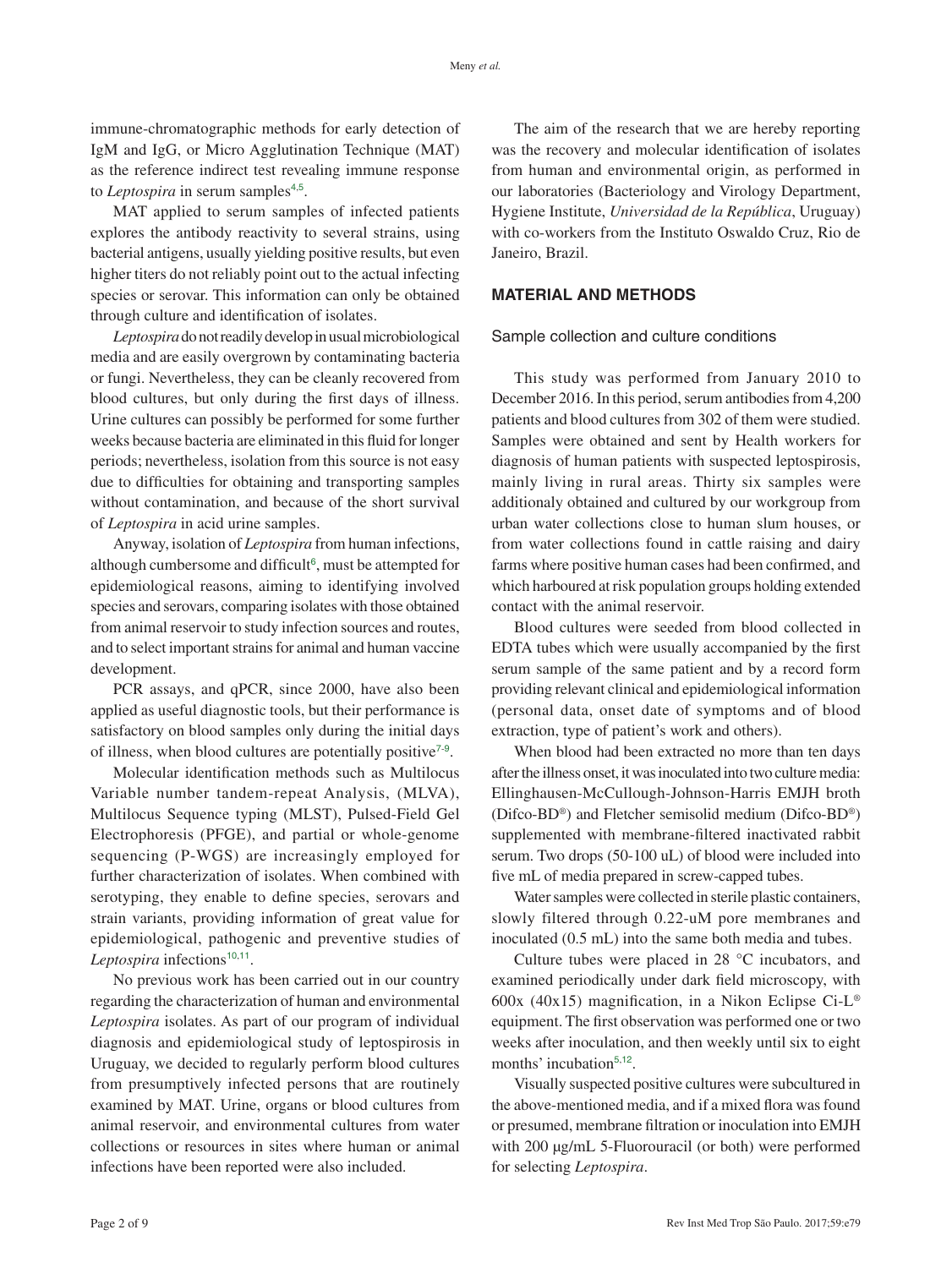#### Bacterial DNA extraction for PCR assays

DNA of suggestive cultures with turbidity equivalent to 0.5 in the McFarland scale  $(1.5 \times 10^8 \text{ bacterial/mL})$  was extracted through silica gel column with DNeasy Blood & Tissue® kit (Qiagen®, Germany), following the manufacturer instructions. The DNA was kept frozen at -20 °C until use.

#### PCR (Polymerase Chain Reaction)

<span id="page-2-0"></span>The extracted nucleic acid was analyzed by end point PCR.*LipL32*-45F and *LipL32*-286R primers were used to amplify gene sequences coding for the *LipL32* membrane lipoprotein which is only found in pathogenic *Leptospira*[13](#page-7-0)*.* To amplify *Leptospira 16S* ribosomal RNA coding sequences, primers were LeptoA F and LeptoB  $R^{14}$  $R^{14}$  $R^{14}$ . Saprophytic *Leptospira* can yield positive *16S* results, but not *LipL32* amplicons<sup>[15](#page-7-0)</sup>.

<span id="page-2-2"></span><span id="page-2-1"></span>Both amplifications were performed in a total volume of 25 uL, including 1X Buffer (10 mM Tris-HCl, pH 8.8, 50 mM KCl), 2.5 mM MgCl<sub>2</sub>, 0.2 mM dNTPs, 0.64 uM of each *LipL32* primer (SBS Genetech Co. Ltd.) and 0.5 uM for *16S* primers, 1 ug/uL BSA (Bovine Serum Albumin, fraction V, Sigma®), 1.5U DNA Taq polymerase (Thermofisher Scientific inc.<sup>®</sup>) and 1 uL DNA template.

Conditions were the same for both reactions, consisting of an initial denaturation step of 5 min at 95 °C followed by 35 cycles of 30 s at 95 °C, 30 s at 57 °C, and 30 s at 72 °C. The final extension step was set at 72 °C for 10 min.

Amplification reactions were carried out in a Gene Amp PCR System 2700 thermocycler (Applied Biosystems®, California, USA).

PCR products were loaded in 2% agarose gels prepared in 0.5X Tris-Borate-EDTA (TBE) buffer and separated by electrophoresis at 100 V for 45 min. DNA bands were revealed by ethidium bromide staining and visualized with UV light in the FOTO/Analyst Investigator Eclipse FOTODYNE® system (Thermo Fisher Scientific, Waltham, MA, USA).

An additional PCR primer pair, *23S*-P1 and *23S*-P2[16](#page-7-0), was applied to water isolates yielding positive *16S* and negative *LipL32* results for differentiating *L. biflexa* isolates from those of other saprophytic *Leptospira* species. In amplifications, 0.8 uM of *23S*-P1 and *23S*-P2 primers were used with the same reaction conditions as those of *16S* PCR, except for the annealing temperature, which was set at 54 °C.

#### MLVA (Multilocus Variable-Number of Tandem Repeat (VNTR) Analysis)

Human isolates showing positive *16S* and *LipL32* PCR

results were kept in Fletcher or EMJH semisolid media, subcultured bimonthly and later studied through the MLVA molecular typing procedure, seeking for individual VNTR profiles that may contribute to a more precise identification of strains in terms of species and serovar. Three primer pairs were used to amplify *VNTR 4, VNTR 7* and *VNTR 10* loci according to methods published by Salaün *et al*. [17](#page-7-0). They allow characterizing strains of *L. interrogans, L. borgpetersenii* and *L. kirschneri.*

<span id="page-2-4"></span>PCR reactions were carried out in a total volume of 25 uL, with 1X Buffer (10 mM Tris-HCl, pH 8.8, 50 mM KCl),  $1.4 \text{ mM MgCl}_2$ ,  $0.2 \text{ mM dNTPs}$ ,  $0.4 \text{ uM primers}$ , 1.3 U Taq DNA polymerase (Thermofisher®) and 2.5 uL of template DNA. The amplification program included an initial 5 min denaturation step at 94  $\degree$ C, followed by 35 cycles of 30 s at 94 °C, 30 s at 55 °C, and 1 min 30 s at 72 °C. The final extension step was set at 72 °C for 10 min. Agarose gel electrophoresis and examination of DNA bands were performed as described above.

#### PFGE (Pulsed-Field Gel Electrophoresis)

Two of the six available isolates, obtained from patients with negative MAT results, were selected for MLST and PFGE analysis.

PFGE was performed following a modified technique published by Galloway and Levett<sup>[11](#page-7-0)</sup>. Bacterial suspensions were adjusted to an optical density of 1.4 at 610 nm, mixed with equal volume of 1.2% pulse-field grade certified agarose solution preheated to 55 ºC (Bio-Rad, Hercules, CA, USA), and placed into suitable molds. Plugs were washed six times with wash solution, cut into ca. 2 mm height pieces and digested for 2 h at 37 ºC with 25U of *Not*I restriction enzyme (New England Biolabs Inc., Ipswich, MA, USA).

Separation of DNA fragments was performed using a CHEF DR-II system (Bio-Rad). *Salmonella enterica*  serotype Braenderup (CDCH9812) was used as a DNA standard pattern<sup>[18](#page-7-0)</sup>.

<span id="page-2-5"></span><span id="page-2-3"></span>Gels were stained with ethidium bromide, washed three times with distilled water, and examined by an image capture system, as mentioned.

#### MLST (Multilocus Sequence Typing)

<span id="page-2-6"></span>MLST was performed on both human isolates that were also examined through PFGE. According to the procedure previously described by Boonsilp *et al*. [19](#page-7-0), amplification of internal sequences from seven house-keeping genes (*glmU, pntA, pfkB, caiB, mreA, sucA* and *tpiA*) was followed by sequencing of the obtained DNA products. Five uL of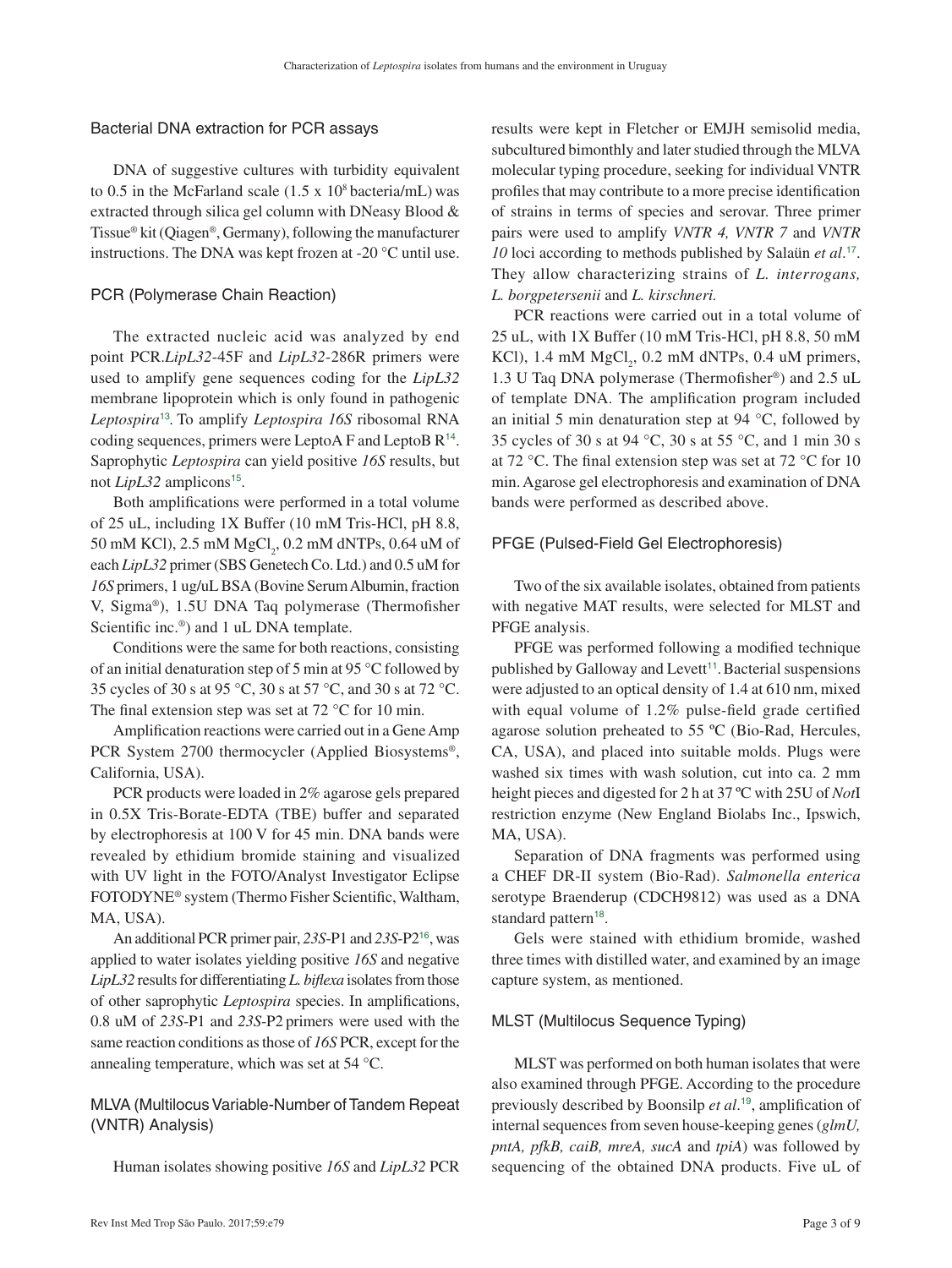<span id="page-3-1"></span>each endpoint PCR product were run in 2% agarose gel electrophoresis to determine if the amplification had been effective. The remaining volume was sequenced in RPT01A-PDTIS/FIOCRUZ DNA sequencing equipment [\(http://plataformas.cdts.fiocruz.br/\)](http://plataformas.cdts.fiocruz.br/). Sequences were then entered into the database [\(http://leptospira.mlst.net/;](http://leptospira.mlst.net/) <https://pubmlst.org/leptospira/>) and matched with known allelic sequences using the MAFFT program for multiple sequences alignment (www.ebi.ac.uk/Tools/msa/mafft/)<sup>[20](#page-7-0)</sup> to determine the allelic profile and Sequence Type (ST) of the examined strains.

#### Partial *16S* rDNA sequencing

Lepto A and Lepto B primers<sup>[14](#page-7-0)</sup> were used to amplify a 330 bp size segment from the *16S* rDNA gene of each strain. Amplicon sequencing was performed in both directions at the IPMont (Institut Pasteur, Montevideo) using primers LeptoC 5´ CAAGTCAAGCGGAGTAGCA-3´ and S4- 5´ TCTTAACTGCTGCCTCCCGT-3´. The obtained sequences were compared with those of strains deposited on GenBank using the BLAST tool (https://blast.ncbi.nlm. nih.gov/Blast.cgi). Results are shown in Table 1.

#### <span id="page-3-0"></span>**Table 1 -** Identification of human and environment isolates

Micro-Agglutination Technique for serum antibodies investigation

<span id="page-3-3"></span><span id="page-3-2"></span>MAT was performed in all serum samples according to the standard technique with a two-step procedure<sup> $1,4,21$  $1,4,21$  $1,4,21$  $1,4,21$  $1,4,21$ </sup>. Each serum was initially diluted 1:25 in saline and mixed with equal volumes of each of the 20 live cultures of *Leptospira* serovars that yield reactive results very frequently in the region and are able to promote cross-reactions. The serogroups and serovars of the employed strains were: Australis Australis; Australis Bratislava; Autumnalis Autumnalis; Autumnalis Butembo; Ballum Castellonis; Bataviae Bataviae; Canicola Canicola; Cynopteri Cynopteri; Grippotyphosa Gryppotyphosa; Hebdomadis Hebdomadis; Icterohaemorrhagiae Copenhageni; Mini Mini; Pomona Pomona; Pomona Kennewicki; Pyrogenes Pyrogenes; Sejroe Hardjo; Sejroe Sejroe; Sejroe Wolffii; Semaranga Patoc; Tarassovi Tarassovi.

In a second step, agglutinating serovars were tested against serial dilutions of the patient's serum. Titers equal or higher than 400 in a single serum sample against at least one serovar were considered a confirmed case of leptospirosis. In addition, a fourfold increase in titers from the acute to the convalescent sample was interpreted as a confirmed result.

|                                   | <b>ISOLATE</b><br>ID          | <b>MAT</b><br><b>RESULT</b>                | PCR LipL32/<br>16SrRNA <sup>12,13</sup> | 23S<br>PCR <sup>15</sup> | MLVA <sup>16</sup><br><b>ANALYSIS</b> | PFGE <sup>11</sup><br><b>ANALYSIS</b>                  | MLST <sup>18</sup> | Sequencing <sup>*</sup> | Identification                                |
|-----------------------------------|-------------------------------|--------------------------------------------|-----------------------------------------|--------------------------|---------------------------------------|--------------------------------------------------------|--------------------|-------------------------|-----------------------------------------------|
| <b>HUMAN ISOLATES<sup>®</sup></b> | AH <sub>1</sub>               | 1 <sup>st</sup> pos<br>2 <sup>nd</sup> pos | pos/pos                                 | <b>ND</b>                | <b>ND</b>                             | <b>ND</b>                                              | <b>ND</b>          | L. interrogans          | L. interrogans Pomona<br>Pomona               |
|                                   | AH2<br>$(2^x)$                | only one neg<br>sample                     | pos/pos                                 | <b>ND</b>                | $5 - 0 - 10$                          | L.interrogans<br>Pomona<br>Kennewicki                  | <b>ST 140</b>      | L. interrogans          | L. interrogans Pomona<br>Kennewicki           |
|                                   | AH <sub>3</sub><br>$(3^x)$    | only one neg<br>sample                     | pos/pos                                 | <b>ND</b>                | $1 - 10 - 3$                          | L.interrogans<br>Canicola<br>Canicola/<br>Portlandvere | ST 37              | L. interrogans          | L. interrogans Canicola<br>Canic/Portlandvere |
|                                   | AH4<br>$(6^x)$                | $1st$ neg<br>2 <sup>nd</sup> pos           | pos/pos                                 | <b>ND</b>                | $3 - 2 - 11$                          | <b>ND</b>                                              | <b>ND</b>          | L. interrogans          | L. interrogans Sejroe<br>Wolffi/Romanica      |
|                                   | AH <sub>5</sub><br>$(10^{x})$ | only one pos<br>sample                     | pos/pos                                 | <b>ND</b>                | $1 - 5 - 4$                           | <b>ND</b>                                              | <b>ND</b>          | L. kirschneri           | L. kirschneri Australis<br>Ramisi             |
|                                   | AH <sub>6</sub><br>$(4^x)$    | $1st$ neg<br>2 <sup>nd</sup> pos           | pos/pos                                 | <b>ND</b>                | <b>ND</b>                             | <b>ND</b>                                              | <b>ND</b>          | L. kirschneri           | L. kirschneri serov.<br>Mozdok?               |
| ENVIRONM. ISOLATES                | $AA1$ <sup>#</sup>            | ND"                                        | neg/pos                                 | neg                      | <b>ND</b>                             | <b>ND</b>                                              | <b>ND</b>          | L. meyeri               | Leptospira meyeri                             |
|                                   | $AA2*$                        | <b>ND</b>                                  | neg/pos                                 | pos                      | <b>ND</b>                             | <b>ND</b>                                              | <b>ND</b>          | <b>ND</b>               | Leptospira biflexa                            |
|                                   | $AA3$ <sup>##</sup>           | <b>ND</b>                                  | neg/pos                                 | pos                      | <b>ND</b>                             | <b>ND</b>                                              | <b>ND</b>          | <b>ND</b>               | Leptospira biflexa                            |
|                                   | $AA$ <sup>##</sup>            | <b>ND</b>                                  | neg/pos                                 | pos                      | <b>ND</b>                             | <b>ND</b>                                              | <b>ND</b>          | <b>ND</b>               | Leptospira biflexa                            |
|                                   | $AA5$ <sup>##</sup>           | <b>ND</b>                                  | neg/pos                                 | pos                      | <b>ND</b>                             | <b>ND</b>                                              | <b>ND</b>          | <b>ND</b>               | Leptospira biflexa                            |
|                                   | $AA6$ <sup>##</sup>           | <b>ND</b>                                  | neg/pos                                 | pos                      | <b>ND</b>                             | <b>ND</b>                                              | <b>ND</b>          | <b>ND</b>               | Leptospira biflexa                            |
|                                   | $AA7+$                        | <b>ND</b>                                  | neg/pos                                 | pos                      | <b>ND</b>                             | <b>ND</b>                                              | <b>ND</b>          | <b>ND</b>               | Leptospira biflexa                            |

\*: Partial 16S sequence; \*\*: not done; X: time (days) elapsed between onset of symptoms and blood extraction for culture; #: water from slums; ##: water from rural cattle or dairy farms; +: water from a small island.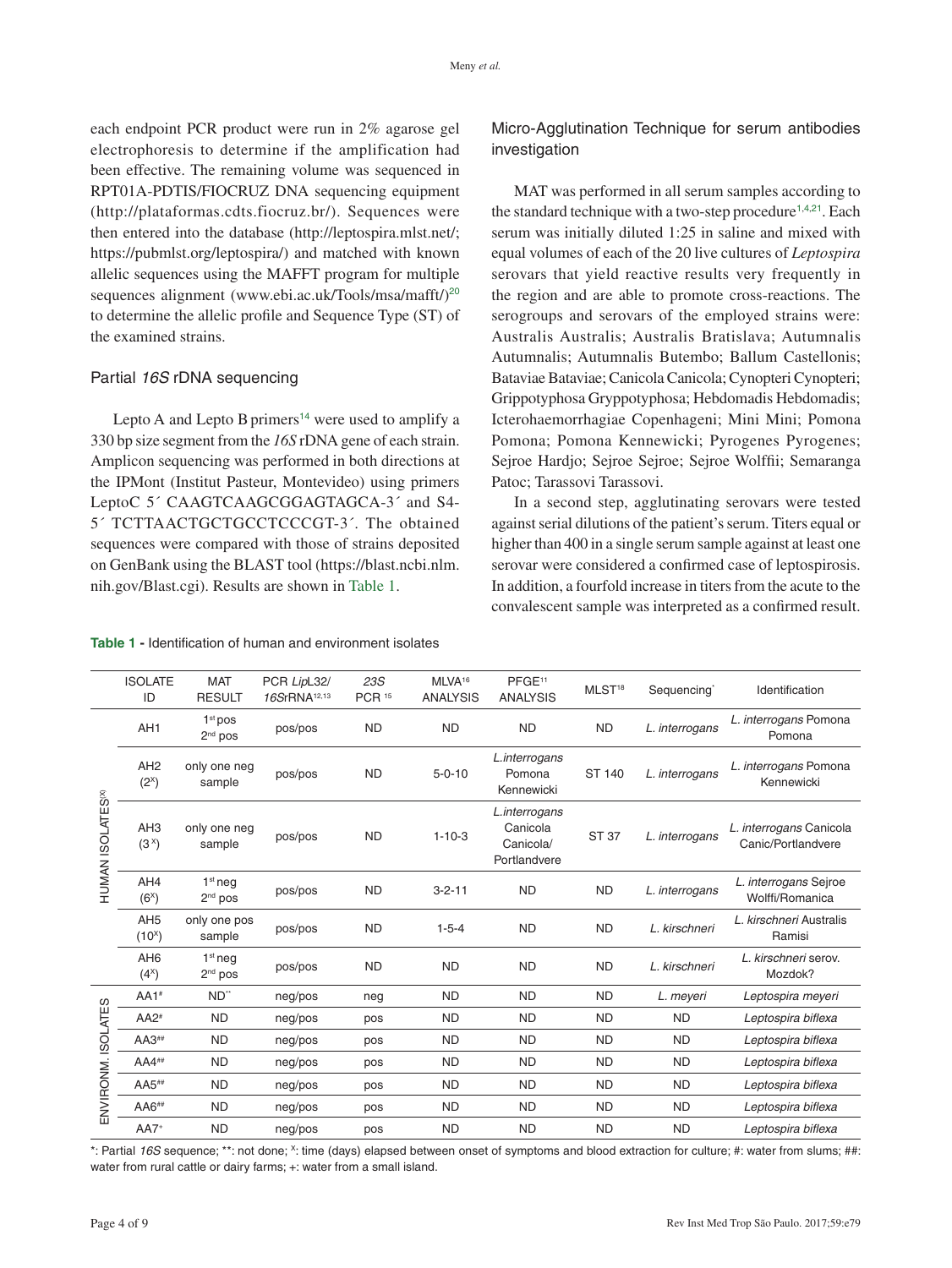#### **RESULTS**

#### Human isolates

Eight blood cultures were identified as positive in the considered period through a presumptive microscopic observation and molecular confirmation methods. They were positive through both *16S* and *LipL32* PCR, indicating they are pathogenic isolates, as expected of bacteria recovered from symptomatic patients with signs compatible with leptospirosis.

Positive blood cultures were usually detected in both inoculated media (Fletcher and EMJH), although estimated initial bacterial populations (through dark field microscopy) were not equal. AH4 was only recovered from EMJH, and AH6 solely from Fletcher. All positive cultures were obtained from rural workers, most of them laboring in dairy farms, located in Southern departments of the country. Their age varied from 32 to 63 years old, and evolution of illness was frequently severe, with liver involvement or other organic disorders, added to general signs and symptoms of fever, headache, asthenia, myalgia and arthralgia. MAT tests were negative in three cases, because no second sample was obtained to study seroconversion. When MAT was positive in the first or second serum sample, the isolated serovar did not correspond to the serovar of the reference strain yielding the highest antibody titer.

Six isolates could be further characterized. The first one, AH1, was identified by serotyping as *Leptospira interrogans* serogroup Pomona, serovar Pomona in Leptospirosis Reference Laboratory of Queensland, Australia. Four additional human isolates could be studied through MLVA with primers to amplify VNTR 4, 7 and 10. The number of copies of the corresponding VNTR fragments, as shown in [Table 1](#page-3-1), could be calculated from the amplicon molecular weights leading to advanced identification when comparing

problem strain profiles with those published from reference strains. A sixth recent isolate, AH6, is still being examined.

Partial sequencing of *16S* rDNA afforded solid data identifying species ([Table](#page-3-1) 1), but did not allow to assert clear serovar results for all strains. However, combining those data with obtained VNTR profiles by the MLVA technique, and based on reference data published by Salaün *et al*. [17](#page-7-0), we can state that the AH2 isolate belongs to *Leptospira interrogans* species, serogroup Pomona, serovar Kennewicki (Figure 1); the AH3 isolate to *Leptospira interrogans* serogroup Canicola serovar Canicola or serovar Portlandvere; the AH4 isolate to *Leptospira interrogans* serogroup Sejroe, serovar Wolffii or serovar Romanica, and the AH5 isolate to *Leptospira kirschneri* serogroup Australis, serovar Ramisi.

<span id="page-4-0"></span>For AH3 and AH4 cultures, it was not possible to differentiate between 2 serovars with the employed primers and the target VNTRs.

The BLAST analysis of sequences amplified from the AH6 isolate showed 100% identity of *16S* rRNA with *L. kirschneri* serovar Mozdok (GenBank access N° KP 125531.1).

PFGE was applied to AH2 and AH3 strains. Clearcut results were obtained with the AH2 isolate: its PFGE pattern only matched with that of the reference strain *L. interrogans* serogroup Pomona, serovar Kennewicki. Conversely, the AH3 pattern matched both Canicola and Portlandvere serovars of *L. interrogans* serogroup Canicola ([Figure 2\)](#page-5-0), hindering further differentiation.

<span id="page-4-1"></span>AH2 and AH3 were also studied by using MLST assays. PCR image revealed that in both cases amplification was positive for all seven gene fragments, enabling further sequencing. The analysis of amplicon sequences from all seven genes revealed that the AH2 isolate could be assigned to ST 140 and AH3 to ST 37 [\(Table 1\)](#page-3-1).

In PUBMLST *Leptospira* database, serogroup Pomona



**Figure 1 –** Results obtained by VNTR assays with the AH2 human isolate corresponding to *Leptospira interrogans* Pomona Kennewicki. **VNTR 4**[: lane 1, DNA ladder 100 bp \(Bioline, Meridian®; lane 2, negative control; lane 3, isolate #AH2; lane 4, strain IH23](#page-4-0) *L. interrogans* Pomona Kennewicki. **VTR7**: lane 1, DNA ladder 100 bp; lane 2, isolate #AH2; lane 3, strain *L. interrogans* Pomona Kennewicki. **VNTR 10**: lane 1, DNA ladder 100 bp; lane 2, isolate #AH2; lane 3, strain *L. interrogans* Pomona Kennewicki.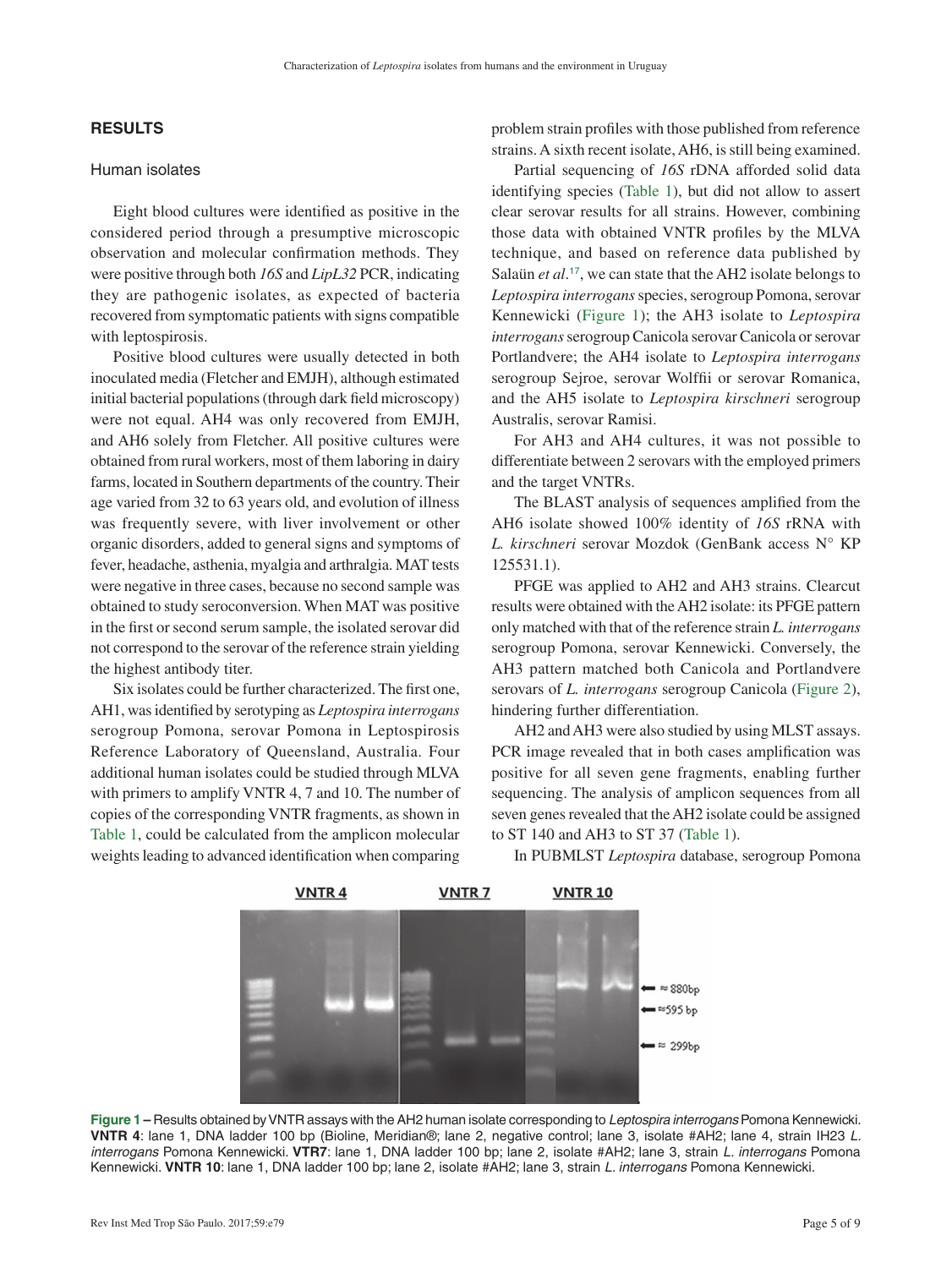<span id="page-5-0"></span>

**Figure 2 -** [PFGE image and dendrogram showing that the AH2 pattern matches that of the reference strain](#page-4-1) *L. interrogans* Pomona Kennewicki (P.K) and the AH3 pattern corresponds to those of *L. interrogans* Canicola Canicola (C.C) and Canicola Portlandvere (C.P). Dice (Opt: 1.50%) (Tol 1.5%) (H>0.0% S>0.0%) [0.0%-100.0%] NotI

serovar Pomona and serovars Grippothyphosa and Pyrogenes are included in the same 140 ST. Similarly, serogroup Canicola serovar Canicola, and serogroup Pyrogenes serovar Pyrogenes share the same ST 37 sequence type.

#### Environmental isolates

Seven environmental positive cultures have also been recovered. Two of them (AA1 and AA2) were isolated from water collections sampled in slums surrounding Montevideo, one (AA7) from a water supply well of a small island, and four (AA3-AA6) from rural cattle or dairy farms where human leptospirosis cases had been identified.

Five of seven isolates were identified as *Leptospira biflexa* according to *16S* and *23S* PCR results. A sixth isolate yielded a positive *16S* PCR, but sequencing revealed it belongs to the *Leptonema illini* species. AA1 yielded negative results in both *23S* and *LipL32* PCR, and positive *16S* reaction, indicating it was a saprophytic or partially pathogenic *Leptospira* of a different species. Sequencing of amplified *16S* fragment enabled to conclude that it is a *Leptospira meyeri* isolate.

#### **DISCUSSION**

*Leptospira* isolation has only recently been included in diagnostic and epidemiologic studies about leptospirosis in Uruguay, after an extended period in which knowledge was only based on clinical approach and indirect laboratory methods. This paper reports the first results obtained in our country with culture and identification procedures, which require prolonged and careful work to build a solid contribution to the control of this important zoonosis.

Blood culture performance data from either the Fletcher or EMJH media confirm that benefits are obtained by employing both culture media. Positive cultures of these bacteria must be thoroughly purified and periodically subcultured, or preserved by freezing to keep viable bacterial populations, enabling their full identification.

Isolates can otherwise be lost due to contaminants that overgrow *Leptospira* or to progressive irreversible cell damage. Thus, six of our eight initially recovered isolates could be successfully maintained, and five of them have already been extensively identified.

In the considered period, the number of inoculated blood cultures was slightly higher than 300, selecting samples usually taken no further than 10 days after the onset of illness. Eight positive results represent little more than 2% of the analyzed samples (CI  $95\%$  [0.8-4.4]). This proportion is not satisfactory and can probably be improved with frequent, careful microscopic observation and subcultures<sup>[22](#page-7-0)-[24](#page-7-0)</sup>.

<span id="page-5-2"></span><span id="page-5-1"></span>In future studies, a more strict selection of early blood samples for culture may improve the rate of positive results though reducing the total number of obtained isolates required for broadening the bacterial identification scope.

Most patients yielding positive cultures were older than those composing the general group of leptospirosis cases diagnosed through MAT (usually 20-40 years old in a previous study)<sup>[1](#page-6-0)</sup>. Their illness appeared to be particularly severe, showing jaundice and organ dysfunction and requiring prolonged hospitalization. We had described in a 10-year follow-up that patients aged 40 years old or more developed jaundice more frequently than younger workers<sup>[1](#page-6-0)</sup>. A high organic and circulating bacterial burden may explain an easier positive result from severely affected patients.

In many patients, a convalescent-phase serum sample is not collected for several reasons (uninformed health personnel, communication difficulties, illness improvement that leads to the belief that repeated studies are unnecessary). In this series, three patients with initial negative MAT result and without second MAT assays showed positive blood cultures, stressing the need for a complete diagnosis of leptospirosis. Positive culture results are usually delayed and not useful for guiding the patient care, but anyway may contribute to the epidemiological knowledge.

When MAT positive results were available together with positive blood cultures, differences were observed between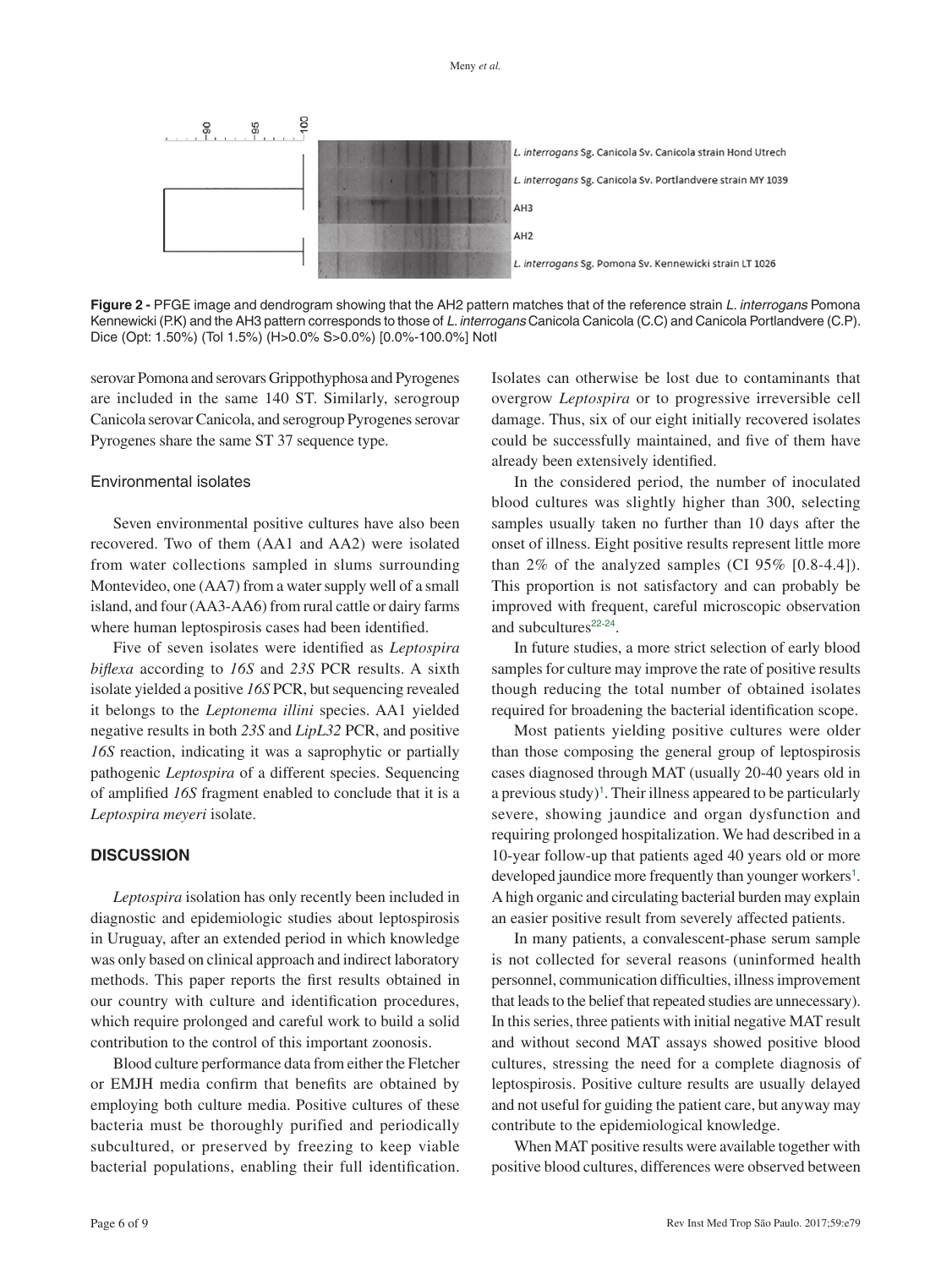<span id="page-6-0"></span>isolated serovar and serovar yielding maximum serum titer, reminding us that cross-reactions are frequent and MAT results should not be taken as a source of information about the infecting serovar in humans or animals $25$ .

<span id="page-6-1"></span>Twenty known *Leptospira* species have been differentiated through DNA sequencing studies<sup>5</sup>. Nine of these are human or animal pathogenic species: *L. interrogans*, *L. borgpetersenii, L. kirschneri*, *L. santarosai*, *L. kmetyi*, *L. weilii*, *L. alexanderi, L. alstoni* and *L. noguchii.*  There is a defined set of saprophytic species of different evolutionary history; an additional group of partially pathogenic species can be found both in environmental and clinical settings, and they require more studies to understand their role in infection $26,27$  $26,27$  $26,27$ .

<span id="page-6-2"></span>Human isolates were diverse in our series, corresponding to known pathogenic species (four *L. interrogans* isolates, two *L. kirschneri*) and included two different variants of *Leptospira interrogans,* Pomona serogroup. In two additional cases, it was not possible to maintain viable cultures to determine the bacterial species or to complete its molecular study. A recently confirmed isolate is still being examined.

Serovar definition of three studied isolates requires further analysis, especially for the AH5 isolate, whose VNTR profile does not enable fully solid conclusions.

Combination of several molecular techniques has proven to be useful for identifying isolates, and serologic studies could allow completing the characterization of pending cases, though requiring expensive and hardly available resources.

<span id="page-6-4"></span>Identification of human infecting *Leptospira* has not been frequently published in reports from neighboring countries. In urban settings, *L. interrogans* serovar Icterohaemorrhagiae has been usually identified in Brazil[28](#page-8-0). Other species and serovars are probably common in rural and other areas, including *L. noguchii*[29](#page-8-0)*.* and *L. kirschneri* [30](#page-8-0). *L. santarosai* has been reported in Northwestern Colombia and nearby countries<sup>[31](#page-8-0)</sup>. *Leptospira* isolates reported from Argentina have been generally obtained from animals; Pomona serogroup is prevalent in bovine cattle population<sup>[32](#page-8-0)</sup>. *Leptospira interrogans* serogroups Canicola, Sejroe, Icterohaemorrhagiae and others have been isolated from humans<sup>[33](#page-8-0)</sup>.

<span id="page-6-9"></span><span id="page-6-8"></span>Given the suggestive epidemiologic data, identified Uruguayan human cultures probably reflect infection of animal reservoir in rural settings with similar involvement of *Leptospira* species and serovars. Serovar Icterohaemorrhagiae, a common isolate from urban samples in the region, has not been identified in our small series. It is usually considered the origin of severe human cases, which in this study were found to be caused by other serovars. A collaborative project is presently ongoing for isolating, identifying and comparing bovine isolates with

human infecting variants. These data will be important for guiding vaccine development and prevention of animal and human illness considering health and economic reasons.

<span id="page-6-12"></span><span id="page-6-11"></span><span id="page-6-10"></span><span id="page-6-3"></span>Rural workers in contact with bovine cattle, especially in dairy farms, are the most frequently infected persons in our country, and such is the case of the patients with positive blood cultures. Prevention measures are strongly required for these human groups at risk, through personal protection equipment (gloves, boots), education and cattle immunization. Saprophytic, intermediate or pathogenic species of *Leptospira* can all survive for extended periods in aquatic environments with poor nutrient content<sup>[34](#page-8-0)</sup>. Water isolates examined in this study were taken from environments where humans and animals of diverse species (bovine cattle, synanthropic and wild rodents, otters, horses, dogs) are potential hosts of pathogenic strains which could thus, be expected to be found in cultures. Among other studies, a Chilean report has recently confirmed this chance<sup>[35](#page-8-0),[36](#page-8-0)</sup>. However, nearly all identified species in our series were saprophytic, mainly of *Leptospira biflexa* species, as defined with primers *23S*-P1 and *23S*-P2, that allow to amplify specific *23S* rRNA coding sequences from *L. biflexa*, differentiating this species from other saprophytic *Leptospira*. There was a single exception: one *L. meyeri*  isolate, which is difficult to be taxonomically classified because this species includes pathogenic serovars, such as Sophia, and saprophytic serovars such as Semaranga; other *L. meyeri* serovars, e.g. Perameles and Ranarum, can be found in both pathogenic and saprophytic subgroups<sup>[31](#page-8-0)</sup>. The presence of this species in environmental water sources may be important, due to its potential pathogenicity, and requires further characterization through serovar specific antisera or other procedures.

<span id="page-6-7"></span><span id="page-6-6"></span><span id="page-6-5"></span>Following this brief report, *Leptospira* isolation and identification in Uruguay from human, animal and environmental sources must be increasingly performed and technically improved through scientific cooperation, for obtaining a reliable picture of bacterial variants' distribution and spread that may guide valuable preventive actions.

#### **ACKNOWLEDGEMENTS**

Thanks to Dr. María Hortal and Dr. Raquel Demarco for technical and language revision, respectively.

#### **REFERENCES**

1. [Schelotto F, Hernández E, González S, Del Monte A, Ifrán S,](#page-0-0)  [Flores K, et al. A ten year follow up of human leptospirosis in](#page-0-0)  [Uruguay: an unresolved health problem. Rev Inst Med Trop](#page-0-0)  [Sao Paulo. 2012;54:69-75.](#page-0-0)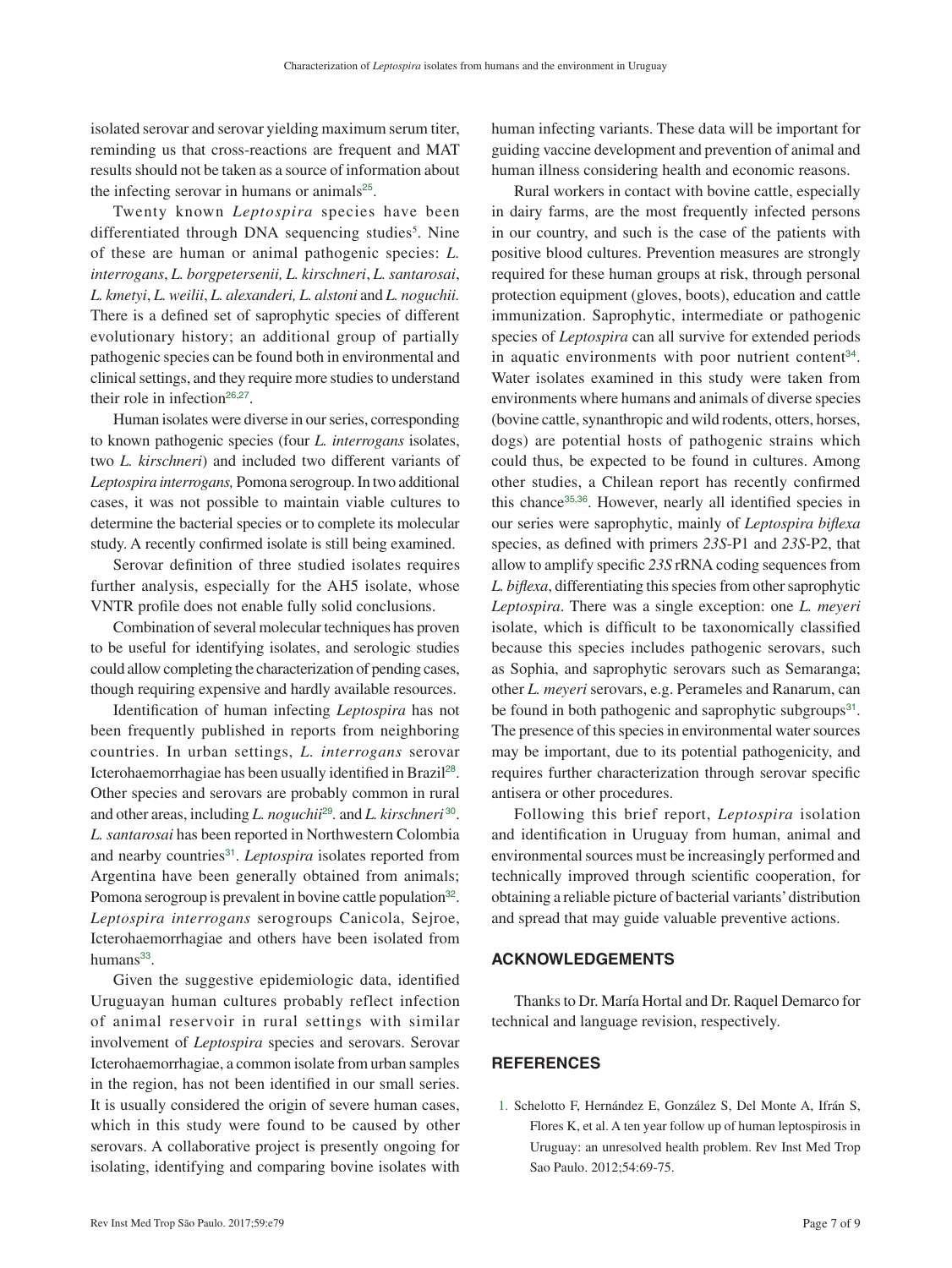- <span id="page-7-0"></span>[2. Uruguay. Instituto Nacional de Estadística. Uruguay en cifras](#page-0-1)  [2013. \[cited 2017 Sept 12\]. Available from: http://www.ine.](#page-0-1) [gub.uy/documents/10181/39317/Uruguay+en+cifras+2013.](#page-0-1) [pdf/5d3469e9-3c7f-4f6a-9f81-d7ce83f87a65](#page-0-1)
- [3. Uruguay. Ministerio de Ganadería, Agricultura y Pesca. Anuario](#page-0-2)  [estadístico de DIEA 2016. \[cited 2017 Sep 12\]. Available](#page-0-2)  [from:](#page-0-2) [http://www.mgap.gub.uy/unidad-ejecutora/oficina](http://www.mgap.gub.uy/unidad-ejecutora/oficina-de-programacion-y-politicas-agropecuarias/publicaciones/anuarios-diea/anuario2016)[de-programacion-y-politicas-agropecuarias/publicaciones/](http://www.mgap.gub.uy/unidad-ejecutora/oficina-de-programacion-y-politicas-agropecuarias/publicaciones/anuarios-diea/anuario2016) [anuarios-diea/anuario2016](http://www.mgap.gub.uy/unidad-ejecutora/oficina-de-programacion-y-politicas-agropecuarias/publicaciones/anuarios-diea/anuario2016)
- [4. Reller ME, Wunder EA Jr, Miles JJ, Flom JE, Mayorga O, Woods](#page-1-0)  [CW, et al. Unsuspected leptospirosis is a cause of acute febrile](#page-1-0)  [illness in Nicaragua. PLoS Negl Trop Dis. 2014;8:e2941.](#page-1-0)
- [5. Adler B, editor. Leptospira and leptospirosis. Heidelberg:](#page-1-1)  [Springer; 2015. \(Current topics in microbiology and](#page-1-1)  [immunology; v.387\)](#page-1-1)
- [6. Boonsilp S, Thaipadungpanit J, Amornchai P, Wuthiekanun V,](#page-1-2)  [Chierakul W, Limmathurotsakul D, et al. Molecular detection](#page-1-2)  [and speciation of pathogenic Leptospira spp. in blood from](#page-1-2)  [patients with culture-negative leptospirosis. BMC Infect Dis.](#page-1-2)  [2011;11:338.](#page-1-2)
- [7. González S, Geymonat JP, Hernández E, Marqués JM, Schelotto](#page-1-3)  [F, Varela G. Usefulness of real-time PCR assay targeting lipL32](#page-1-3)  [gene for diagnosis of human leptospirosis in Uruguay. J Infect](#page-1-3)  [Dev Ctries. 2013;7:941-5.](#page-1-3)
- [8. Mullan S, Panwala TH. Polymerase chain reaction: an important](#page-1-4)  [tool for early diagnosis of leptospirosis cases. J Clin Diagn](#page-1-4)  [Res. 2016;10:DC08-11.](#page-1-4)
- [9. García-Ruíz D, Martínez-Guzmán MA, Cárdenas-Vargas A,](#page-1-4)  [Marino-Marmolejo E, Gutiérrez-Ortega A, González-Díaz E,](#page-1-4)  [et al. Detection of dengue, west Nile virus, rickettsiosis and](#page-1-4)  [leptospirosis by a new real-time PCR strategy. Springerplus.](#page-1-4)  [2016;5:671.](#page-1-4)
- [10. Ahmed N, Devi M, Valverde MA, Vijayachari P, Machang'u](#page-1-5)  [RS, Ellis WA, et al. Multilocus sequence typing method](#page-1-5)  [for identification and genotypic classification of pathogenic](#page-1-5)  [Leptospira species. Ann Clin Microbiol Antimicrob. 2006;5:28.](#page-1-5)
- [11. Galloway RL, Levett PN. Application and validation of PFGE](#page-1-6)  [for serovar identification of Leptospira clinical isolates. PLoS](#page-1-6)  [Negl Trop Dis. 2010;4:e824.](#page-1-6)
- [12. Rosetti C, Cacchione R, Farace MI, Mazzonelli D, Brihuega](#page-1-7)  [B. Curso teórico-práctico de introducción al diagnóstico de](#page-1-7)  [la leptospirosis animal. Buenos Aires: Instituto Nacional de](#page-1-7)  [Tecnología Agropecuaria; 1999.](#page-1-7)
- [13. Stoddard RA, Gee JE, Wilkins PP, McCaustland K, Hoffmaster](#page-2-0)  [AR. Detection of pathogenic Leptospira spp. through TaqMan](#page-2-0)  [polymerase chain reaction targeting the LipL32 gene. Diagn](#page-2-0)  [Microbiol Infect Dis. 2009;64:247-55.](#page-2-0)
- [14. Postic D, Riquelme-Sertour N, Merien F, Perolat P, Baranton](#page-2-1)  [G. Interest of partial 16S rDNA gene sequences to resolve](#page-2-1)  [heterogeneities between Leptospira collections: application](#page-2-1)  [to L. meyeri. Res Microbiol. 2000;151:333-41.](#page-2-1)
- [15. Gökmen TG, Soyal A, Kalayci Y, Önlen C, Köksal F. Comparison](#page-2-2)  [of 16S rRNA-PCR-RFLP, LipL32-PCR and OmpL1-PCR](#page-2-2)  [methods in the diagnosis of leptospirosis. Rev Inst Med Trop](#page-2-2)  [Sao Paulo. 2016;58:64.](#page-2-2)
- [16. Bedir O, Kilic A, Atabek E, Kuskucu AM, Turhan V, Basustaoglu](#page-2-3)  [C. Simultaneous detection and differentiation of pathogenic](#page-2-3)  [and nonpathogenic Leptospira spp. by Multiplex real-Time](#page-2-3)  [PCR \(TaqMan\) assay. Pol J Microbiol. 2010;59:167-73.](#page-2-3)
- [17. Salaün L, Mérien F, Gurianova S, Baranton G, Picardeau M.](#page-2-4)  [Application of multilocus variable-number tandem-repeat](#page-2-4)  [analysis for molecular typing of the agent of leptospirosis. J](#page-2-4)  [Clin Microbiol. 2006;44:3954-62.](#page-2-4)
- [18. Hunter SB, Vauterin P, Lambert-Fair MA, Van Duyne MS, Kubota](#page-2-5)  [K, Graves L, et al. Establishment of a universal size standard](#page-2-5)  [strain for use with the PulseNet standardized Pulsed-Field Gel](#page-2-5)  [Electrophoresis protocols: converting the national databases](#page-2-5)  [to the new size standard. J Clin Microbiol. 2005;43:1045-50.](#page-2-5)
- [19. Boonsilp S, Thaipadungpanit J, Amornchai P, Wuthiekanun V,](#page-2-6)  [Bailey MS, Holden MT, et al. A single multilocus sequence](#page-2-6)  [typing \(MLST\) scheme for seven pathogenic Leptospira](#page-2-6)  [species. PLoS Negl Trop Dis. 2013;7:e1954.](#page-2-6)
- 20. Katoh K, Standley DM. [MAFFT Multiple Sequence Alignment](#page-3-2)  [software version 7: improvements in performance and usability.](#page-3-2)  [Mol Biol Evol. 2013;30:772-80.](#page-3-2)
- [21. Hem S, Ly S, Votsi I, Vogt F, Asgari N, Buchy P, et al. Estimating](#page-3-3)  [the burden of leptospirosis among febrile subjects aged below](#page-3-3)  [20 Years in Kampong Cham communities, Cambodia, 2007-](#page-3-3) [2009. PLoS One. 2016;11:e0151555.](#page-3-3)
- [22. Mgode GF, Machang'u RS, Mhamphi GG, Katakweba A,](#page-5-1)  [Mulungu LS, Durnez L, et al. Leptospira serovars for diagnosis](#page-5-1)  [of Leptospirosis in humans and animals in Africa: common](#page-5-1)  [Leptospira isolates and reservoir hosts. PLoS Negl Trop Dis.](#page-5-1)  [2015;9:e0004251.](#page-5-1)
- [23. Matthias MA, Ricaldi JN, Cespedes M, Diaz MM, Galloway](#page-5-2)  [RL, Saito M, et al. Human Leptospirosis caused by a new,](#page-5-2)  [antigenically unique Leptospira associated with a Rattus](#page-5-2)  [species reservoir in the peruvian Amazon. PLoS Negl Trop](#page-5-2)  [Dis. 2008;2:e213.](#page-5-2)
- [24. Wuthiekanun V, Chierakul W, Limmathurotsakul D, Smythe LD,](#page-5-2)  [Symonds ML, Dohnt MF, et al. Optimization of culture of](#page-5-2)  [Leptospira from humans with Leptospirosis](#page-5-2)**.** J Clin Microbiol. [2007;45:1363–5.](#page-5-2)
- [25. Scialfa E, Bolpe J, Bardón JC, Ridao G, Gentile J, Gallicchio](#page-6-1)  [O. Isolation of Leptospira interrogans from suburban rats](#page-6-1)  [in Tandil, Buenos Aires, Argentina. Rev Argent Microbiol.](#page-6-1)  [2010;42:126-8.](#page-6-1)
- [26. Victoria B, Ahmed A, Zuerner RL, Ahmed N, Bulach DM,](#page-6-2)  [Quinteiro J, et al. Conservation of the S10-spc-alpha](#page-6-2)  [locus within otherwise highly plastic genomes provides](#page-6-2)  [phylogenetic insight into the genus Leptospira. PLoS One.](#page-6-2)  [2008;3:e2752.](#page-6-2)